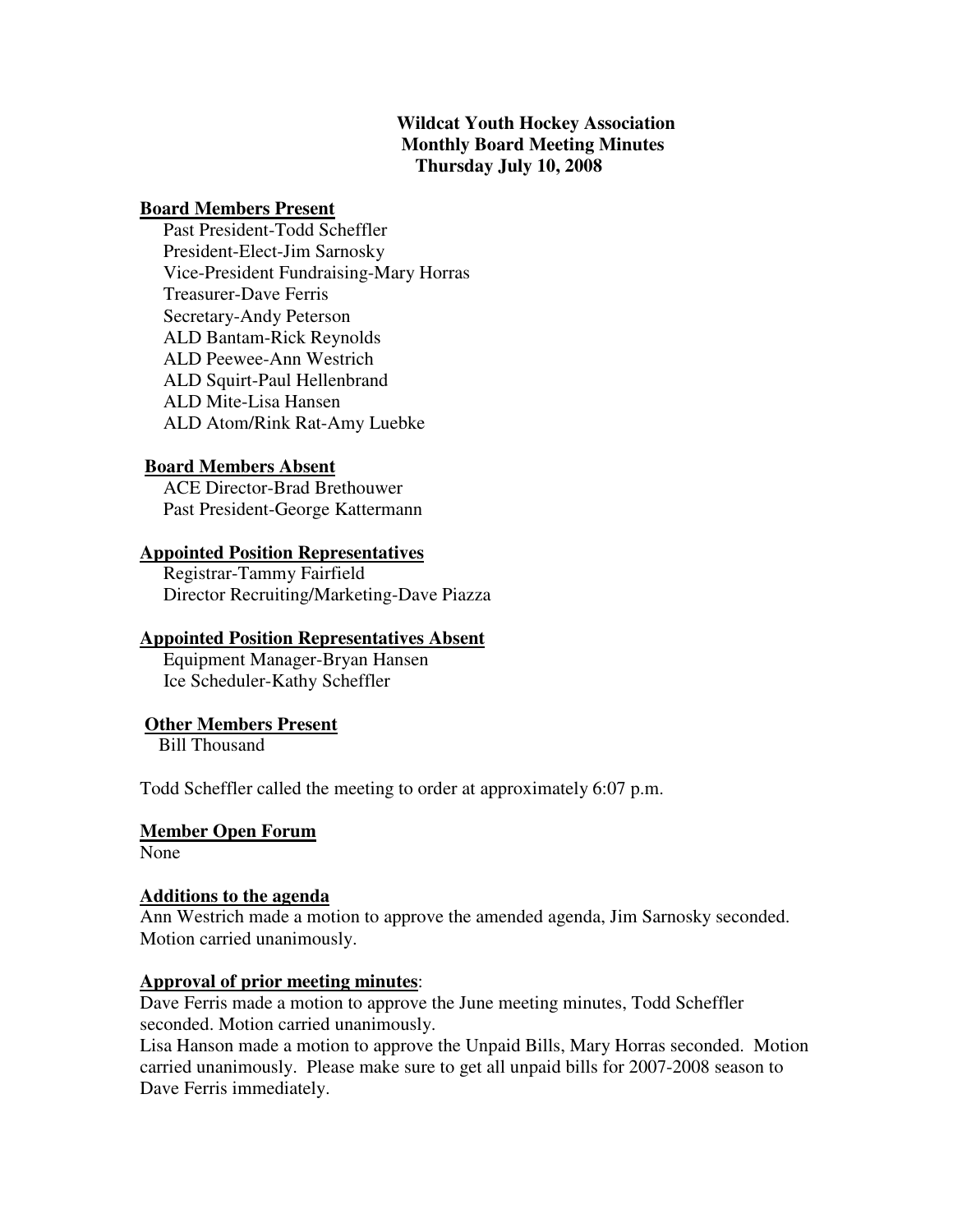### **Reports/updates**: **Registrar's report:**

#### **Ice Scheduler's Report:**

#### **Bantam ALD Report:**

Nothing to Report.

#### **Pee Wee ALD Report:**

Nothing to Report.

### **Squirt ALD Report:**

Nothing to Report.

### **Mite ALD Report:**

Currently working on getting registration from families who did not register at the HS. Many families have verbally committed to me or Tammy that their skater will return. Follow up phone calls/emails will finish hopefully this week. To date, we are welcoming 4 new families with Mite skaters into the club.

#### **Atom/Rink Rat ALD Report:**

DeForest  $4<sup>th</sup>$  of July parade went great – had lots of families asking for flyers.

### **Marketing Report**

# **ACE Director Report**

I have a good idea of who is interested in coaching this year. Would like to consider tweaking the tryout format and evaluation system.

#### **LTP Update**

Nothing to Report.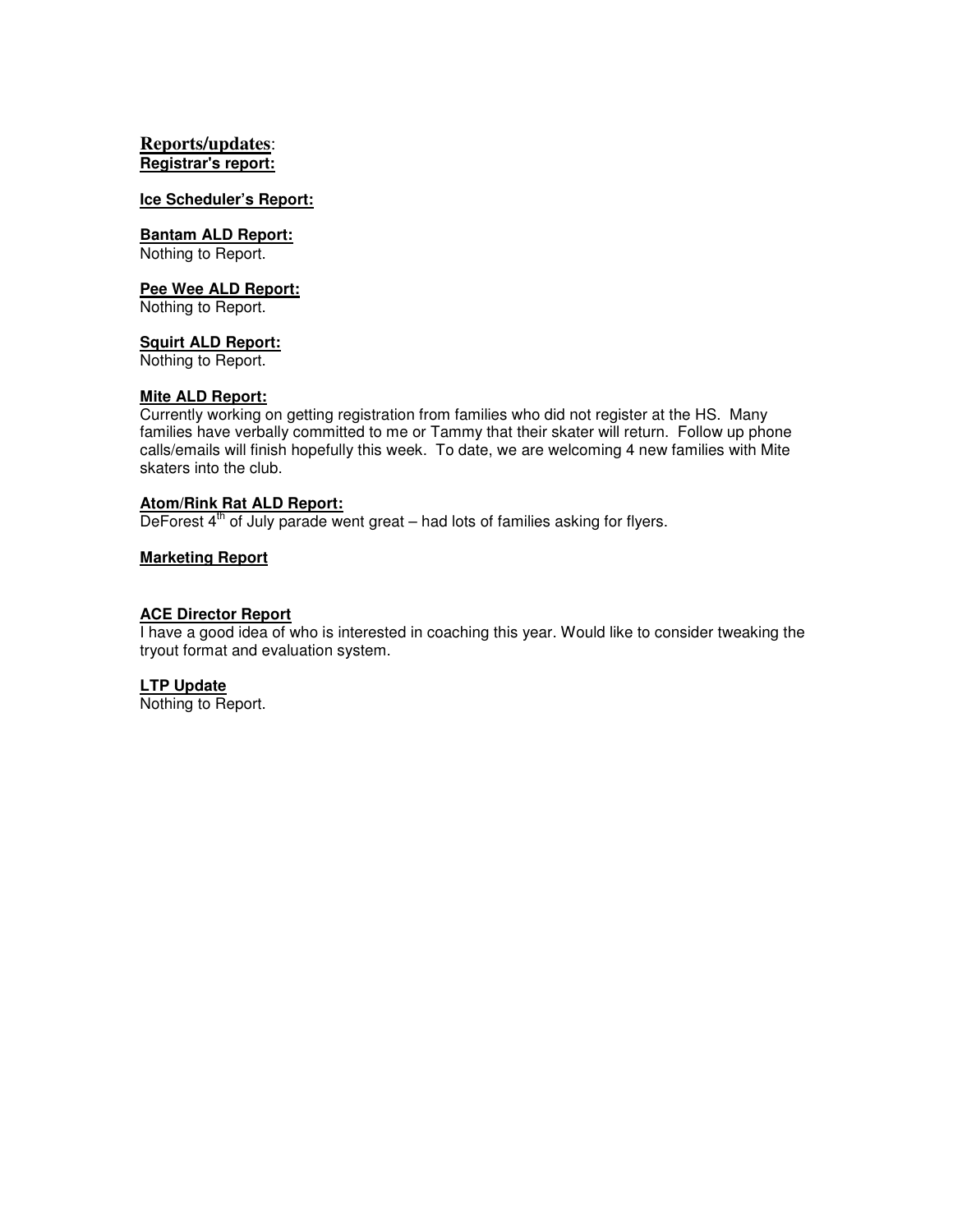### **New Business**

The Board reviewed/approved several player transfers from Lodi/Sauk. Dave Ferris made a motion to approve the Walters and Rashid family, Andy Peterson seconded. Motion carried unanimously. Dave Ferris made a motion to approve the Hatch family contingent on the submittal of the Transfer form. Rick Reynolds seconded. Motion carried unanimously. The Board authorized Todd Scheffler to approve the paperwork when it comes in, Todd will get paperwork to Andy Peterson.

Todd Scheffler nominated the following Appointed Board Members: Tammy Fairfield for Registrar (accepted), Bryan Hansen for Equipment Manager (accepted), and Kathy Scheffler/Bill Paradisin for Ice Scheduler (accepted). Dave Ferris made a motion to approve the appointed Board Members, Rick Reynolds seconded, motion carried forward unanimously.

### **Other Items**

 Dave Ferris wanted to make sure all new Board Members understand that all bills/payments to the club should be sent to the club's PO Box. Do not have checks made out to you personally, always have the checks made out to WYHA. We have an account with RB's printing and Piggly Wiggly. Give Dave a heads up about any new bills coming to the PO Box.

Learn to Play/ALD for LTP – a group of Board members, Lisa Hansen, Tammy Fairfield, Amy Luebke, Brad Brethouwer, and Dave Piazza agreed to meet to pull together whatever is needed for the LTP program. Dave Piazza agreed to be the ALD for LTP.